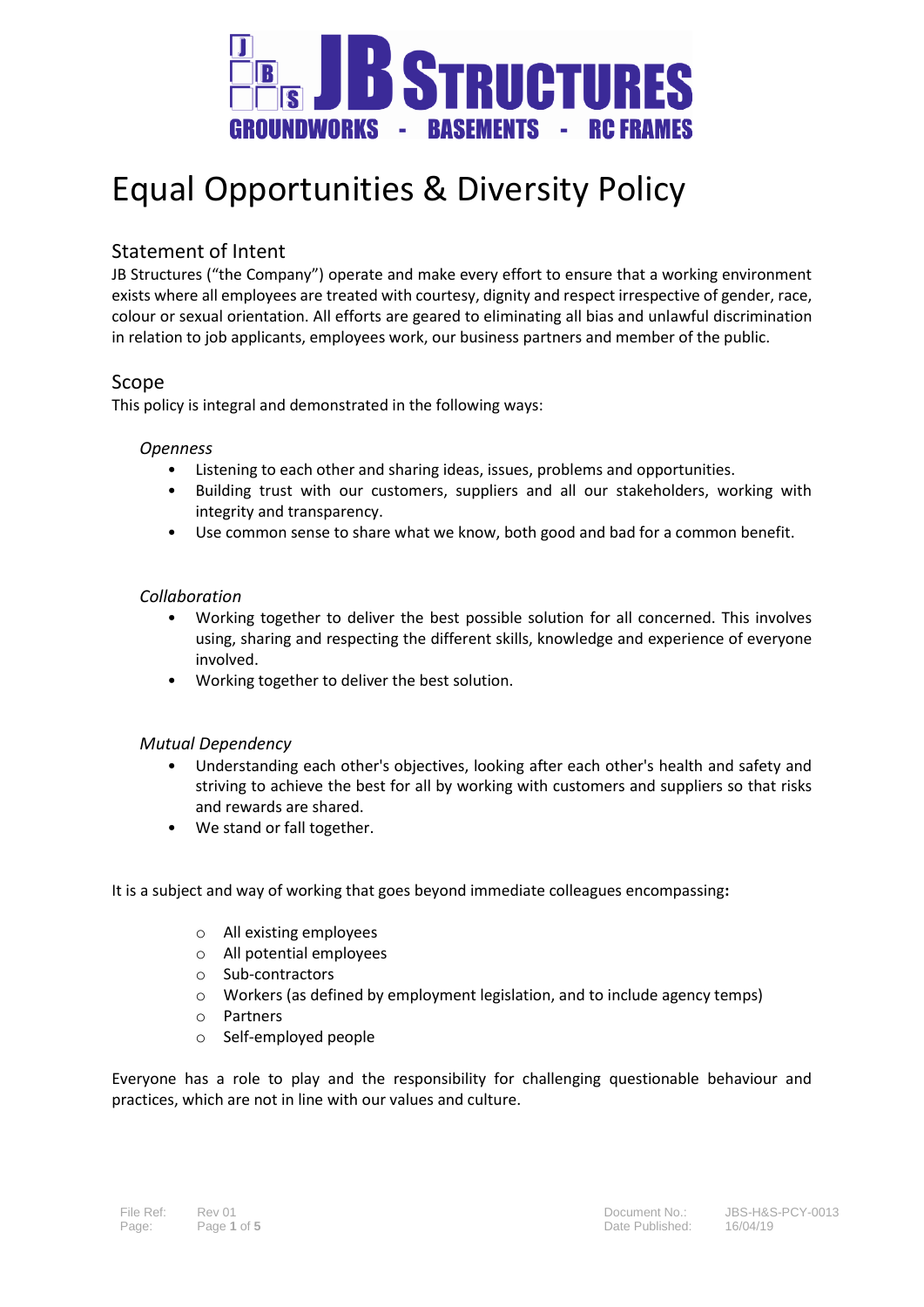

# **Objectives**

- To have a workforce that represents and responds to the diversity of our customers and today's society.
- Improved safety and quality provided by a balance and productive workforce.
- Lower staff turnover, absenteeism and sickness levels leading to cost savings.
- Provide a fair working environment within which discrimination will not be tolerated.
- Creating a working environment free from discriminating, harassment, victimization and bullying.
- Ensure that all employees are aware of this **Equal Opportunities and Diversity Policy** and provide any necessary ongoing training to enable them to meet their responsibilities under it.
- We also recognises the merit of developing a workforce that incorporates the many diverse skills and backgrounds available from within the total population and accordingly, will strive to become an organisation that will recognise value and understand diversity and to provide its employees with genuine opportunities to improve and reach their full potential.
- Ensure that all applicants are treated fairly during recruitment processes and in accordance with legislation.
- Regularly review procedures and selection criteria for promotion to ensure that individuals are selected and treated according to their relevant individual abilities and merits.

## **Principles**

By implementing this policy we will improve individual and organisational performance.

It is unacceptable for any applicant, employee, worker, supplier or member of the public to be discriminated against, either directly or indirectly, on such grounds as race, colour, ethnic or national origin, sex, marital status, pregnancy, age, disability, part-time or fixed term status, responsibility for children or dependants, sexual orientation, gender reassignment, religious or political beliefs, trade union membership and irrelevant criminal convictions (future references will be referred to as '*all grounds for discrimination*").

All breaches of this policy will be taken seriously by the company and could lead to formal disciplinary action being taken, which in some cases could lead to dismissal.

By addressing these issues our Company adheres and complies with a number of legislative laws:

- Employment Relations Act 1999.
- Employment Rights Act 1996.
- Disability Discrimination Act 1995.
- Race Relations Act 1976.
- Sex Discrimination Act 1975.
- The Rehabilitation of Offenders Act 1974.
- Race Relations amendment Act 2000.
- Equal Pay Act 1970
- The Employment Equality (Sexual Orientation) Regulations 2003.
- The Employment equality (Religion or Belief) Regulations 2003.
- The Employment Equality (Age) Regulations 2006.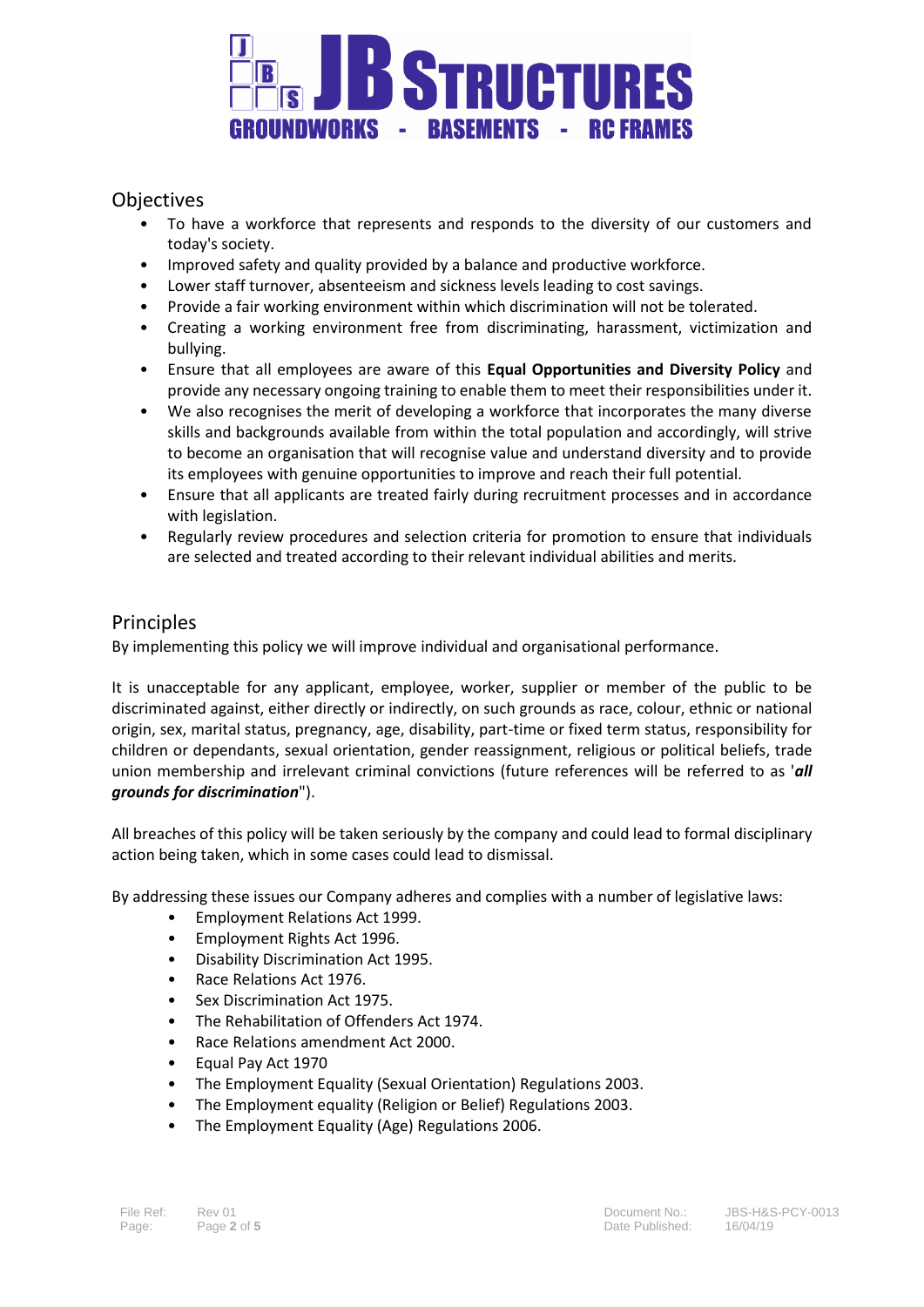

## GUIDELINES

## *Recruitment and Selection*

To ensure all the decisions within recruitment and selection adhere to the specific legislation, the following guidelines should be followed:

- Advertise so that the widest possible pool of applicants is reached.
- Ensure procedures and decisions are backed up with documentation based on job requirements.
- Design role profiles/job descriptions, personal specifications that are job specific.
- Ensure that interviews and other selection methods are conducted fairly and consistently and outcomes recorded.
- Monitor all applications and employees for sex, ethnic origin, nationality, age and disability.

## *Job Advertisements & Job Design*

Ensure managers do the following:

- Take all reasonable steps to employ, employees based on their abilities and qualifications without regard to all *'grounds for discrimination'*.
- Ensure all decisions are based on job requirements and are backed up with full documentation.
- All records should be kept on file.
- Be aware of cultural differences, for example it is important to realise that for some ethnic minority groupings, eye contact may not be usual behaviour and considered rude or disrespectful. In other cultures lack of eye contact may signify something to hide or deceit.

## *Job Applications & Interviews*

- All interviews should be properly conducted.
- Use standard or specific criteria which are consistent for the role.
- The aim is to undertake a process that is consistent and fair to also as not to unlawfully discriminate against particular applicants.
- Ensure that you have full information on the candidate.
- Adequate and full interview notes have been made to support any decisions.

## *Selection*

- When assessing the suitability of any employee for a particular post, no decision should be taken which cannot be objectively justified.
- Full documentation is needed to support any decision.
- The selection of new staff will be based on the job requirements and the individual's suitability and ability to do, or train for, the job in question. All applicants will be treated equally.
- Disabled applicants may be treated differently in order to enable them to compete at the same level.
- Don't make assumptions about an individual's ability to perform tasks without evidence.
- Treat everyone as you would wish to be treated.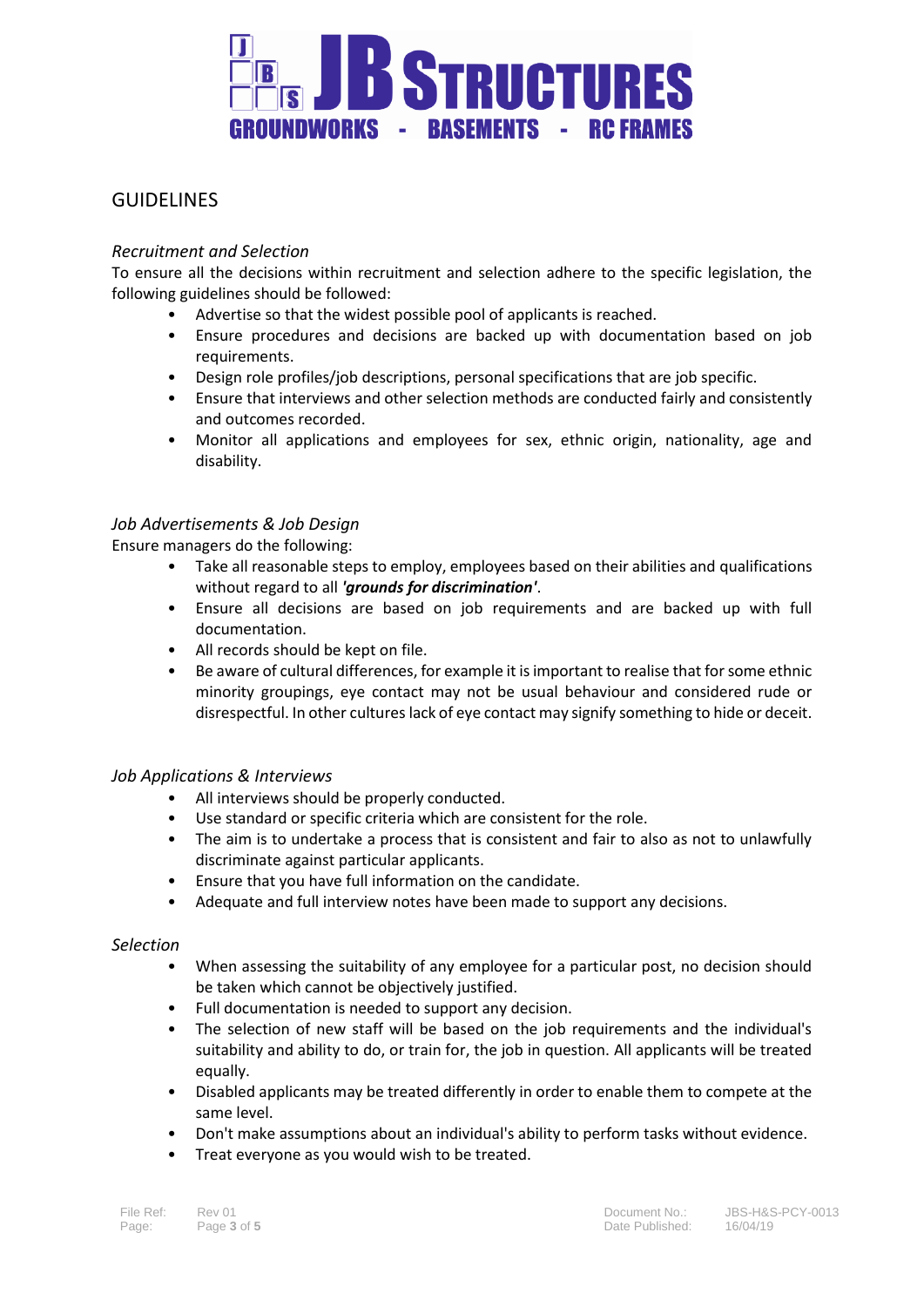

## *Training and Development*

- Everyone must have access to learning and development opportunities.
- Ensure all documentation is complete in regards to participation in learning activities.
- If you have responsibility for selecting employees for training, whether induction or promotion training or for transfer to other jobs, you have a duty not to discriminate on the grounds referred to above.
- Employees will be given opportunities for promotion and career progression within the business depending on their job related competencies, qualifications, abilities, skills training and experience, and in accordance with the future needs of the business.

## *Reward and Appraisal*

- Ensure that all employees have regular appraisals.
- Document all appraisals fully.
- Ensure that no one is treated unfairly due to gender, race, disability or age.
- Reward in line with performance and relative benchmarking policy.

#### *Roles & Responsibilities*

| Role                   | <b>Responsibilities</b>                                                                                                                                                                                                                                                                                                                                                                           |
|------------------------|---------------------------------------------------------------------------------------------------------------------------------------------------------------------------------------------------------------------------------------------------------------------------------------------------------------------------------------------------------------------------------------------------|
| <b>Directors</b>       | Via the HR specialist advisors - ensure that all staff are aware<br>of changes in legislation and that the Company observes the<br>Codes of Practice issued by the Commission of Racial<br>Equality, the Equal Opportunities Commission and the<br>Disability Rights Commission.<br>Failure to comply may result in the company and an<br>individual having legal proceedings taken against them. |
| Managers & Supervisors | Ensure that no unacceptable behaviour takes place in the<br>٠<br>specific areas of the business for which they are responsible.<br>Ensure that the people for whom they are responsible know<br>that such behaviour is unacceptable and what to do if it<br>occurs.                                                                                                                               |
|                        | Ensure that they do not ignore, trivialise, or treat lightly<br>grievances or complaints from members of a particular group<br>or any complaint of discrimination on the assumption that<br>the individual is over-sensitive about discrimination. All<br>complaints must be treated serious.                                                                                                     |
|                        | Failure to carry out their duties in respect of equal<br>opportunities may result in disciplinary action being taken<br>against the Manager or Supervisor concerned. Failure to<br>comply may result in the company and an individual having<br>legal proceedings taken against them.                                                                                                             |